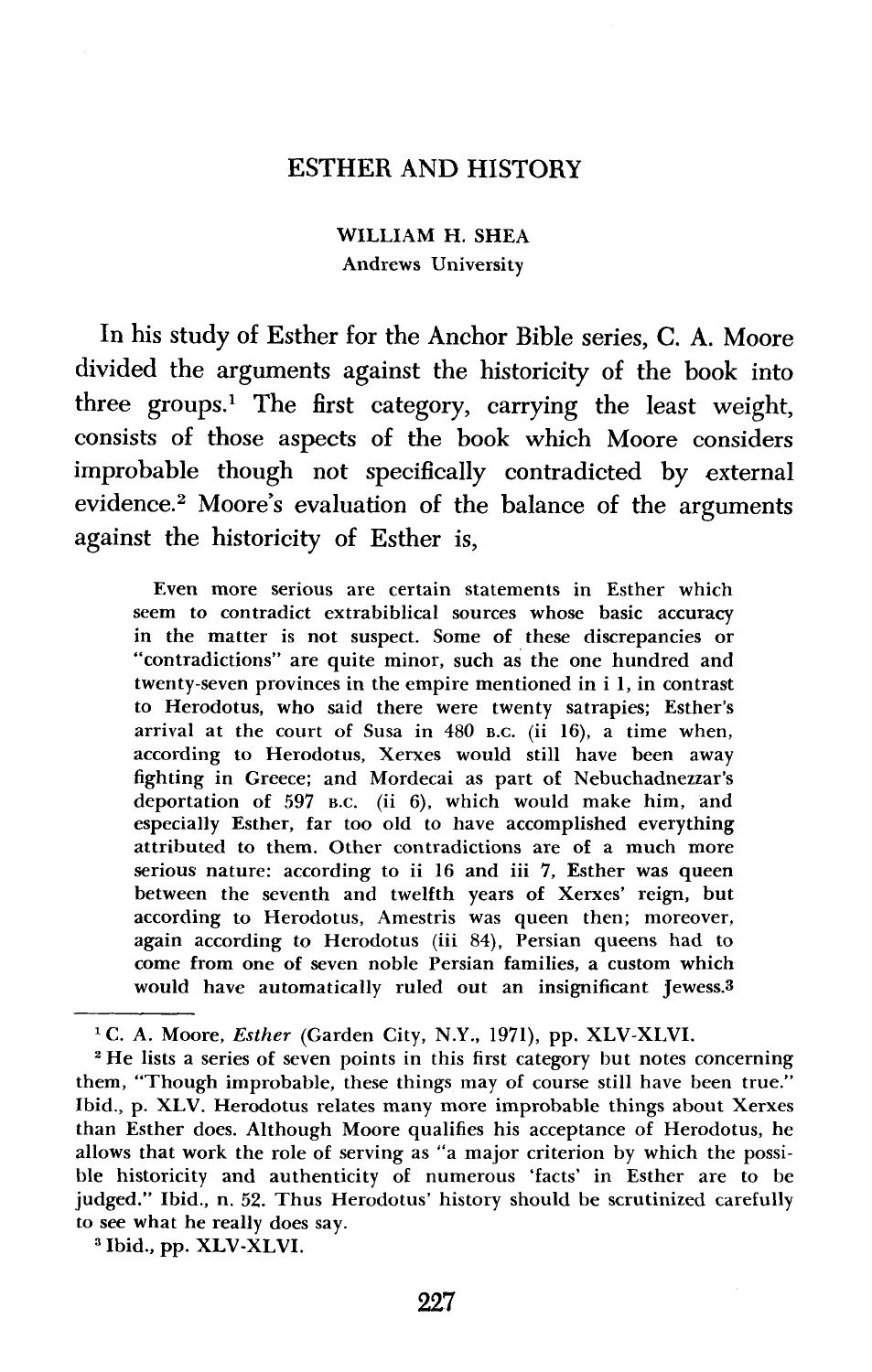In evaluating these criticisms, the distinctively chronologica1 ones have been selected for more detailed examination here, i.e., the date when Esther came to court, and the dates the Bible gives for the occasions when she was queen. Given the identification of Esther's Ahasuerus as Xerxes, $4$  it is obvious that the dates for Esther's activities must relate in some way or another to the dates of Xerxes' Greek campaign, and the two sets of data must be considered together. Moore's other criticisms will be touched upon briefly in conclusion, but our emphasis here is specifically upon the chronological ones because Persian, Babylonian, Egyptian, and Greek sources offer a fairly detailed chronological outline of Xerxes' reign with which the dates from Esther can be compared.<sup>5</sup> Aside from the Greek historians, however, in-

On linguistic grounds, it is no longer possible to maintain that Ahasuerus of Esther could have been Artaxerxes instead of Xerxes. The names of these two kings are now attested in seven languages from the ancient world, and it is unlikely they could have been confused, as is evident from the following table:

| <b>Greek:</b>   | <b>Xerxes</b>                        | Artaxerxes                |
|-----------------|--------------------------------------|---------------------------|
| Old Persian:    | Xšayārša                             | Arta-xšaca                |
| <b>Elamite:</b> | Ikšerša                              | Irta-kšašša               |
| Aramaic:        | $H\check{s}\gamma\check{r}\check{s}$ | $'Arta-hšaste'$ $(-ste')$ |
| Hebrew:         | 'Ahašweroš                           | 'Arta-hšaste'             |
| Akkadian:       | $(a)$ hši'aršu                       | Arta-kšatsu               |
| Egyptian:       | $h$ šy $3r$ š                        | 3rt-hšsš                  |
|                 |                                      |                           |

Sources: Greek, Herodotus, *The Histories* (cf. 6:98 for Artaxerxes); Old Persian, R. G. Kent, Old *Persian* (New Haven, 1953), pp. 171, 182; Elamite, R. T. Hallock, *Persepolis Fortification Tablets* (Chicago, 1969), pp. 701,704; Aramaic, A. Cowley, *Aramaic Papyri of the Fifth Century* **B.C.** (London, 1923), Nos. 2, 6, and passim; Hebrew, Ezra 4:6, 7:lf.; Akkadian, G. G. Cameron, "Darius and Xerxes in Babylonia," *AJSL* 58 (1941): 322; Egyptian, G. Posener, *La premitre*  domination perse en Égypte (Institut Français d'Archéologie Orientale du Caire, Bibliothèque d'Étude, 11, 1936), p. 163.

<sup>5</sup> The chronological data in Esther can be tabulated as follows:

| Reference | Date           | Event                                                   |
|-----------|----------------|---------------------------------------------------------|
| 1:3       | Year 3         | Xerxes makes a feast for the nobles.                    |
| 1:4       | 180 days       | Duration of the feast for the nobles.                   |
| 1:5       | end of feast I | Xerxes makes a feast for all Shushan.                   |
| 1:5.10    | 7 days         | Duration of the feast for all Shushan.                  |
| 2:1       | prior to $X/6$ | Xerxes orders the beauties of the kingdom<br>assembled. |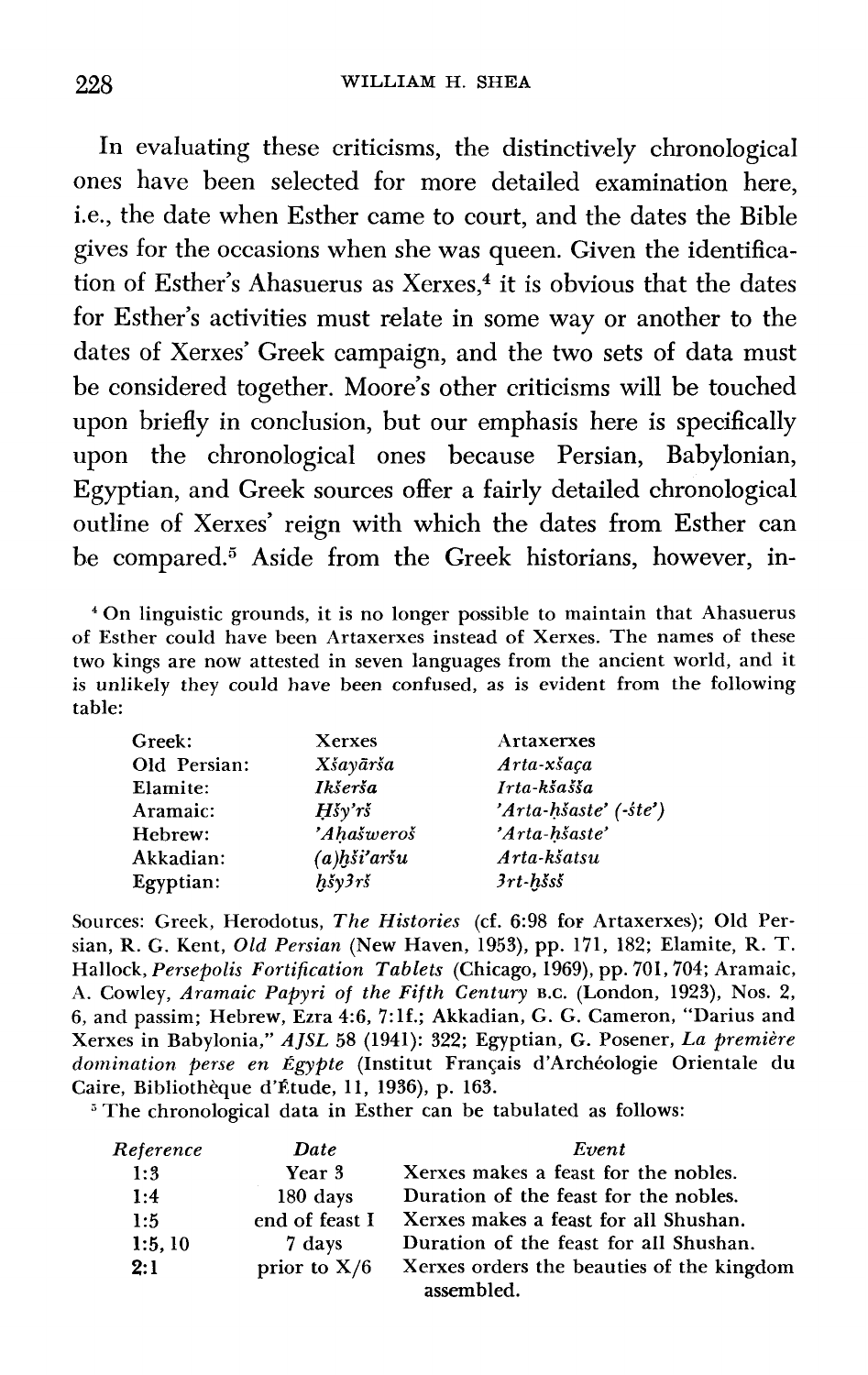scriptional materials of a political or historical nature from Xerxes' reign are scant; consequently the limitations those sources place upon the historian should be noted.

Unfortunately, the vast store of resources available from the Persepolis Fortification tablets antedate the reign of Xerxes; therefore they offer no help with the history of his reign.<sup>6</sup> Of the 85 Persepolis Treasury tablets published by Cameron, 66 come from the time of Xerxes, but they are of a selective administrative nature and offer only indirect information about the major events of his reign.<sup>7</sup> Xerxes' royal inscriptions shed little light upon the concrete history of his time.<sup>8</sup> The Incantation texts in Aramaic from Persepolis include 19 texts from Xerxes' reign, but they provide even less historical information than the Treasury tablets do.<sup>9</sup> In spite of the extensive excavations by the French at Susa, the scene of the action in Esther, only one administrative text from the Achaemenid period has been found there, and it was mistranslated until Hallock corrected that translation in 1969.1° Perhaps the

| 2:12     | 12 months   | Preparation period of the candidates for<br>queen. |
|----------|-------------|----------------------------------------------------|
| 2:16     | X/7         | Esther goes in to Xerxes.                          |
| 3:7      | I/12        | Haman engineers the decree against the             |
|          |             | Tews.                                              |
| 3:12     | I/13        | The decree is issued.                              |
| 3:13     | XII/13      | Effective date of the decree.                      |
| 8:9      | III/23      | The new decree is issued.                          |
| 8:12     | XII/13      | Effective date of the new decree.                  |
| $9:1-21$ | $XII/13-15$ | Fighting, resting, and institution of Purim.       |

Hallock, *Persepolis Fortification Tablets.* 

*G. G.* Cameron, *Persepolis Treasury Tablets* (Chicago, l948), esp. Table **I,**  pp. 14-15.

<sup>8</sup> For Xerxes' royal inscriptions see Kent, Old Persian, pp. 148-153. Another royal inscription of Xerxes has been found recently in Iran; see B. Gharib, "A Newly Found Old Persian Inscription," Iranica Antiqua 8 (1968): 54-69. Although the text of this new inscription is fairly long, it is self-laudatory and sheds little light upon the historical matters under consideration here. It does, however, contrast sharply with the picture of Xerxes' character drawn by the classical writers and in Esther, as might be expected.

R. A. Bowman, *Aramaic Ritual Texts from Persepolis* (Chicago, **1970),** p. 58.

*Persepolis Fortification Tablets,* p. *25.*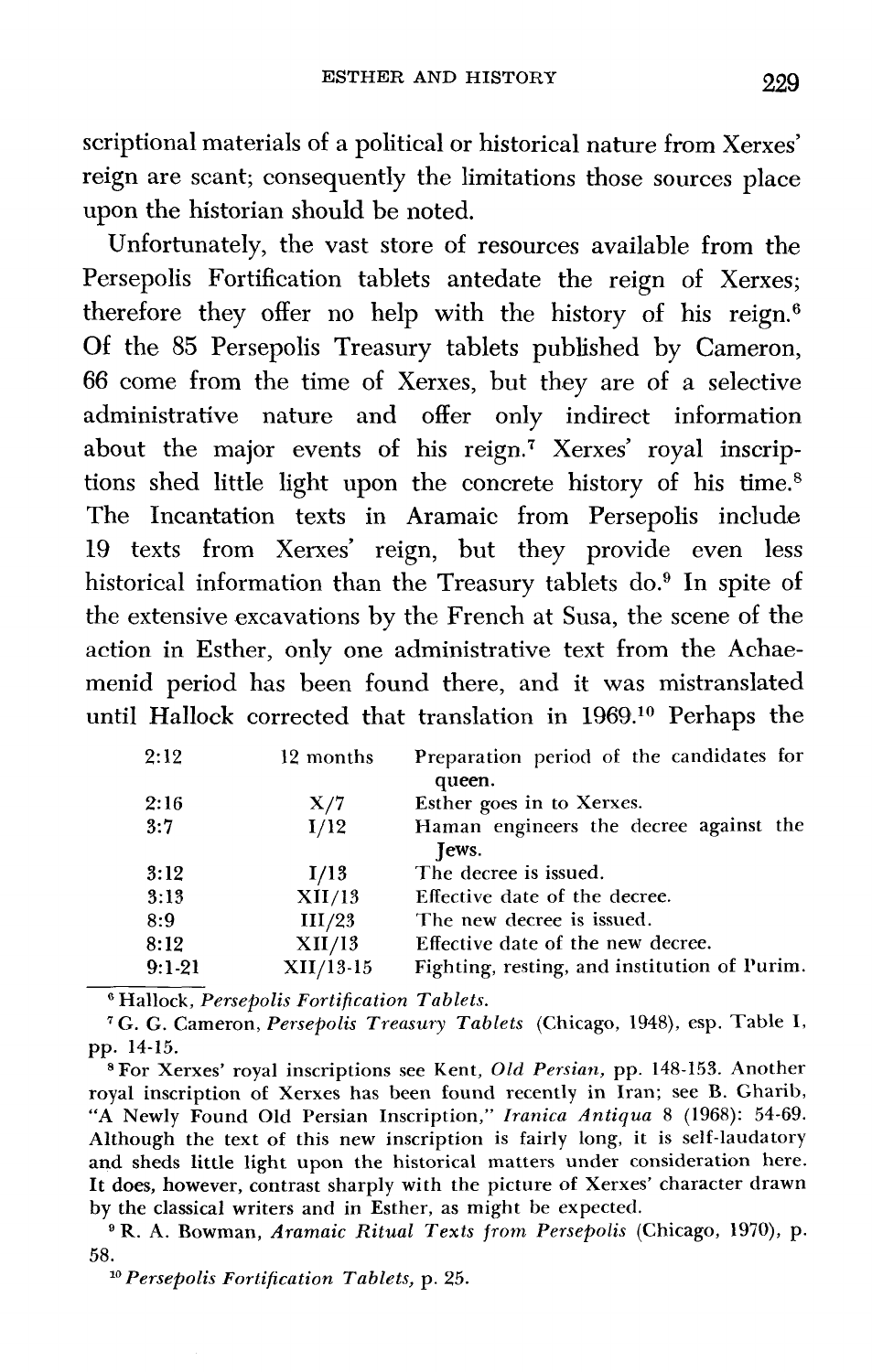renewed excavations there will find the Achaemenid-period tablets that have eluded the excavators thus far. Babylonian contract tablets from the reign of Xerxes are also scarce; consequently less information is obtainable from them than from the larger collections dated to his Persian predecessors. Finally, the classical historians almost universally lost interest in Xerxes after his forces were defeated at Plataea and Mykale in 479; thus they provide little information bearing upon the events described in Esther that are dated later in his reign.

One factor that compensates to some extent for this state of our information regarding Xerxes' reign is the number of excellent full-length studies of the Persian-Greek wars that have been published recently. No less than three such works have appeared in the last decade: Xerxes' Invasion of Greece by Charles Hignett,<sup>11</sup> Xerxes at Salamis by Peter Green,<sup>12</sup> and Persia and the Greeks by A. R. Burn.<sup>13</sup> In addition, G. B. Grundy's classic, The Great Persian War, was reissued in 1969.14 These studies of the classical sources provide detailed descriptions of the movements of Xerxes and his armies from 481 to 479 with which the chronological notations in Esther can be correlated. In view of the availability of this information it should not be difficult to correlate the dates in Esther with those of this period.

The first event of significance in Xerxes' reign with which we are acquainted is his suppression of the Egyptian revolt. Darius died late in 486, before he was able to attend to that revolt, thus leaving it for Xerxes to deal with.<sup>15</sup> Since inscriptions in Egypt

<sup>11</sup> Published by the Oxford University Press in 1963. I have utilized this work the most in the reconstruction that follows, since Hignett conveniently collected the chronological materials involved in Appendix XIV, pp. 448-457.

<sup>12</sup> Published by Praeger of New York in 1970. The same book has been distributed in England under the title *The* Year of **Salamis,** 480-479 **B.C.** by Weidenfeld and Nicholson of London, 1970.

**l3** Published by Edward Arnold of London in 1962.

**l4** Originally published in London in 1901. Reprinted by AMS Press of New York in 1969.

<sup>15</sup> On the date of the Egyptian revolt see Herodotus, *The Histories* 7. 1,4. References to Herodotus are taken from LCL ed. by A. D. Godley (London, **1981).**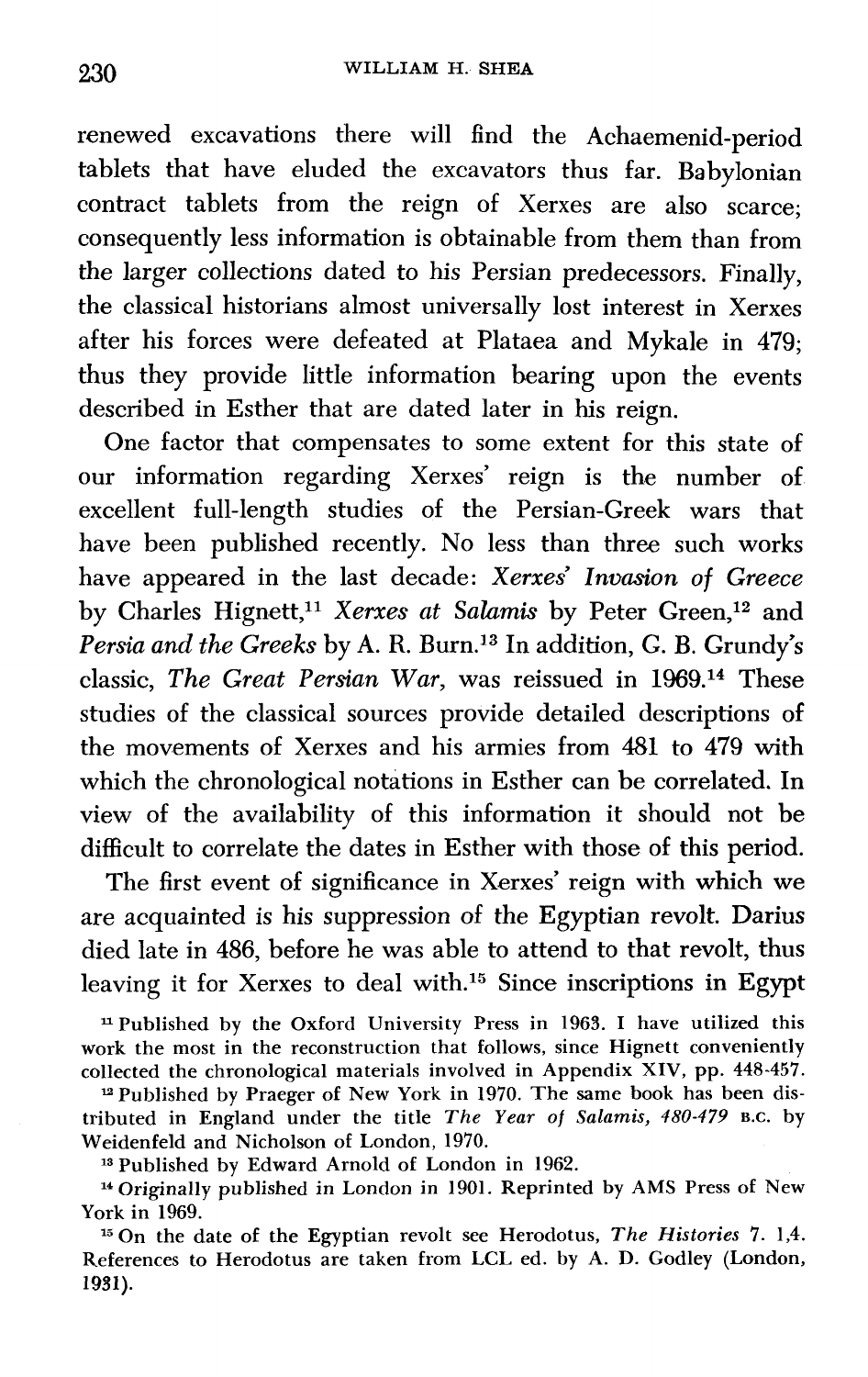dated to Xerxes began to appear early in 484, his suppression of that revolt can be dated to 485, and Herodotus has noted the severity with which he subjugated the Egyptians.<sup>16</sup> With Egypt under control again, Xerxes was free to direct his attention to the campaign against Greece. With good reason, then, it has been suggested that the 180-day "banquet" in Xerxes' third year referred to in Est 1:13 was connected with laying plans for that Greek campaign. The presence of the "army" (MT) or the "officers of the army" (LXX) in Susa at that time (v. **3)** lends some support to the suggestion. Herodotus, incidentally, devotes a dozen lengthy paragraphs to Xerxes' discussion with his nobles and generals describing the decision to carry out the campaign against Greece **(7.** 8-19).

Because of the intense heat at Susa in the summer time, it is possible that this lengthy conference took place in the winter, or from the fall to the spring according to the chronology of Esther. The Fortification tablets from Persepolis illustrate this aspect of the royal use of Susa, since "only 6 texts record travel to Susa in the 5 months 111-VII (roughly, June through October ), while **42** texts record travel to Susa in the other **7** months (VIII-II)."17 Since it seems reasonable to conclude that these **6**  months from Esther would have ended in the spring, the 7-day celebration that followed it (v. 5) could also fit well with the New Year's festival. This would be in accord with the statement that the entire populace of Susa was involved in that celebration. If this was indeed a New Year's festival, it should have marked the beginning of Xerxes' 4th regnal year. And if the preceding conference was called to plan the Greek campaign, then that same 4th year might have been the one intended for carrying out that plan. The delay until his 5th year for the start of the campaign can be attributed not only to the time necessary to

<sup>&</sup>lt;sup>16</sup> For the Egyptian sources relating to the reign of Xerxes, see G. Posener's *La premitre domination,* **pp. 117-120, 141, 190. For Herodotus' remark about the severity of Xerxes' suppression of the Egyptians, see** *The Histories,* **7.7. Hallock,** *Persepolis Fortification Tablets,* p, *41.*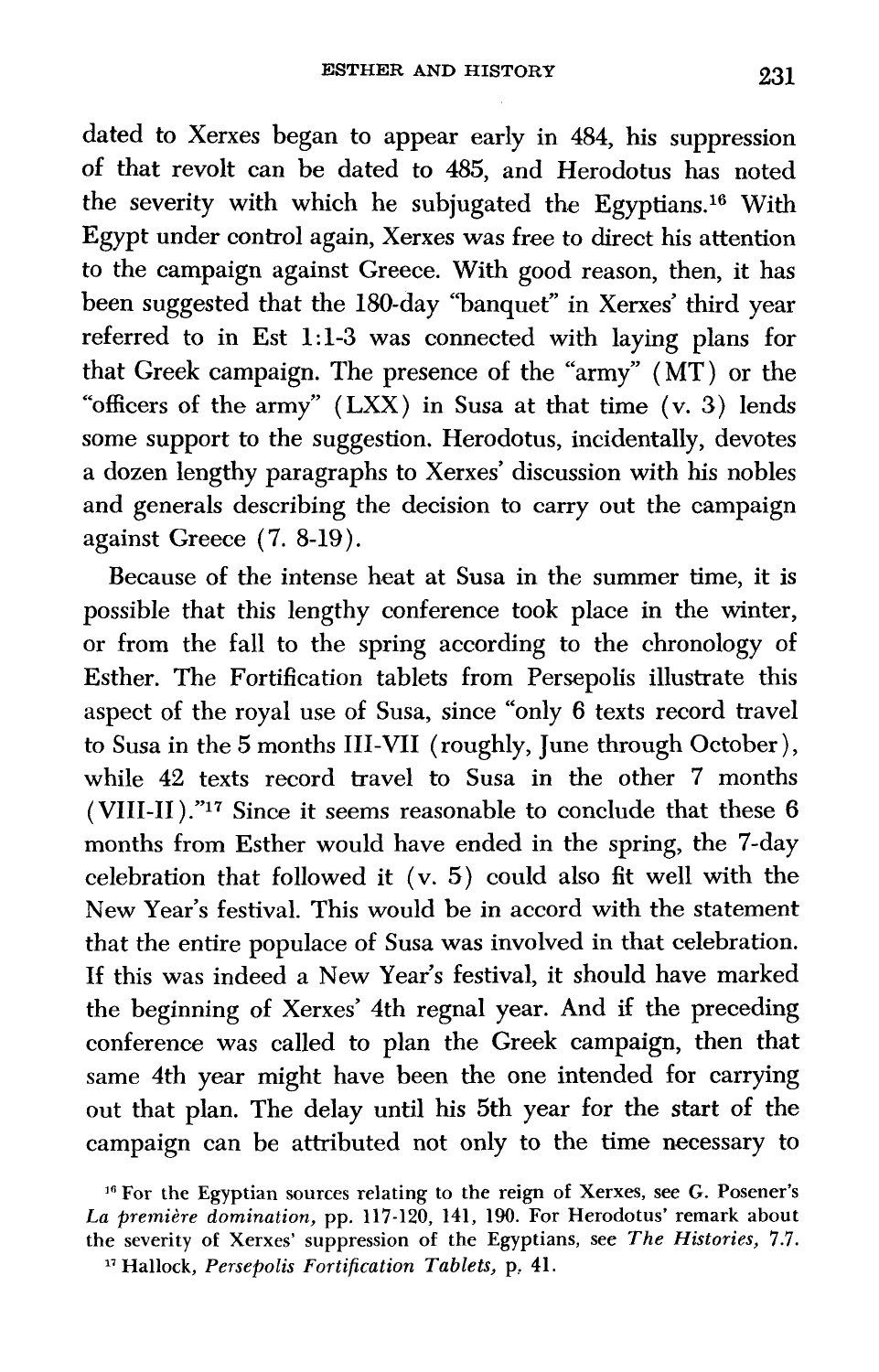organize his army and its supplies according to Herodotus *(7.* 20), but also to the revolt that occurred in Babylonia. The proposed campaign and the Babylonian revolt might even be related as cause and effect, if the occasion for the revolt was a refusal by the Babylonians to contribute forces to Xerxes' army.18

The Babylonian revolt against Xerxes has been difficult to date because of conflicting information in the classical sources about it. Ctesias reported that Xerxes suppressed this revolt before he went on his Greek campaign, while Arrian located that event after his return from Greece.<sup>19</sup> There is no information in Herodotus that supports one view over the other. Became of the difference of opinion between Ctesias and Arrian on this subject, Cameron's study of Xerxes' titulary in the contract tablets from Babylonia appears to be the best basis upon which to date this king's subjugation of Babylon:

The really marked change, and one which may well indicate royal exasperation with the refractory people of Babylonia, comes with the fifth year. Probably with the very first month of that year "King of Babylon" is dropped from the royal titulary and is never again used throughout the balance of Xerxes' reign or in any of his successors. The chief Persian title, "King of Lands," though used earlier in Babylonia, now became standard. Its use for the first time in Xerxes' reign early in the fifth year is an argument, however weak, for dating at least one Babylonian revolt to the preceding or fourth year (482) just before Xerxes set out for Greece.20

Cameron has also stated: "Noteworthy is the fact that in Xerxes' army list Babylonia and Assyria are bracketed together, indicating that each had lost its status as an independent unit."21 With both Egypt and Babylonia well in hand, Xerxes was free to proceed

<sup>18</sup> An alternative to this interpretation would be that Xerxes did start out on this campaign in his 4th year but that Babylon took the opportunity to rebel after he had left. This would have necessitated his return to crush that revolt, and there is no hint of this in the classical writers; therefore it seems less likely than the course of events proposed above. It also seems unlikely that the Babylonians would have waited to rebel until after they had sent their troops away with Xerxes.

<sup>19</sup> For references and discussion see Cameron, "Darius and Xerxes in Babylonia," pp. 324-325.

**<sup>20</sup>**Ibid., p. 324.

**Ibid.**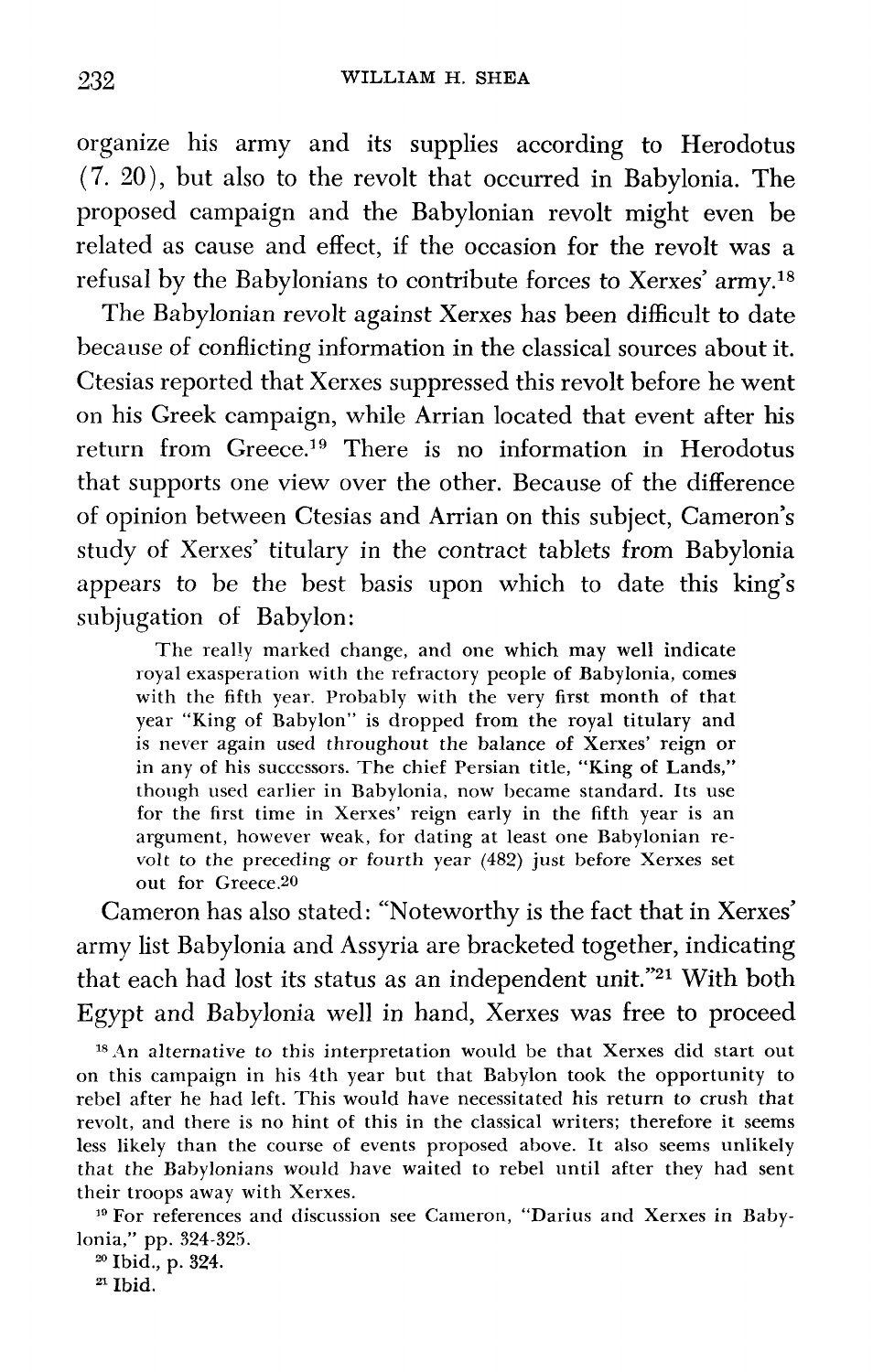with his expedition against Greece. With regard to the initial stages of that expedition, he apparently left Susa with his army in the spring or summer of his 5th year, 481, and by the fall arrived in Sardis, where he spent the winter.<sup>22</sup> The initial military encounters of the campaign occurred in 480, Xerxes' 6th year, as is borne out by three lines of Greek evidence. Herodotus observes that the invasion occurred during a year in which the Olympian Festival was celebrated (7.206), which must therefore have been a year B.C. divisible by 4. He also indicates that it occurred in the year of the archonship of Kalliades (8. 51 ), which corresponded to the Athenian year of 480/79.23 Finally, he mentions a partial eclipse of the sun in connection with the campaign, by which time Xerxes had withdrawn from Athens (9. 10). This coincides well with the solar eclipse calculated for October 2, **480.24** Thus the battles of Thermopylae and Salamis can be securely dated to 480.

Xerxes' campaign of 480 started with a march in May from Sardis to the Hellespont.<sup>25</sup> Early in June (3 months before the fleet reached Attica) Xerxes and the army left the Hellespont, and they arrived at Therma by early August.<sup>26</sup> Approximately two weeks later the Persians arrived at Trachis near Thermopylae, where they encamped fof 4 days prior to the battle, which lasted 3 days.<sup>27</sup> The battle at Thermopylae was over by the end of August, about 10 days after the end of the Olympics.<sup>28</sup> The Persians reached Athens overland in about a week, and their fleet arrived shortly after the land forces did.<sup>29</sup> The fleet engaged

**<sup>22</sup>Hignett,** *Xerxes' Invasion of Greece,* **p. 95. Z1 Ibid., p. 448.**  ~4 **Ibid.**  " **Ibid., p. 453. <sup>28</sup>Ibid. Ibid., pp. 109, 143, 145.**  " **Ibid., pp. 449-450.** 

**<sup>29</sup>The length of time it took the Persians to reach Athens from Thermopylae has been disputed. Ibid., pp. 195-197, 211. The length of time they occupied Athens has also been disputed, since it is not certain with which of two full moons the Olympic festival was connected that year. Ibid., pp. 449-451. In either case the date of the battle of Salamis is not in doubt. Ibid., p. 452.**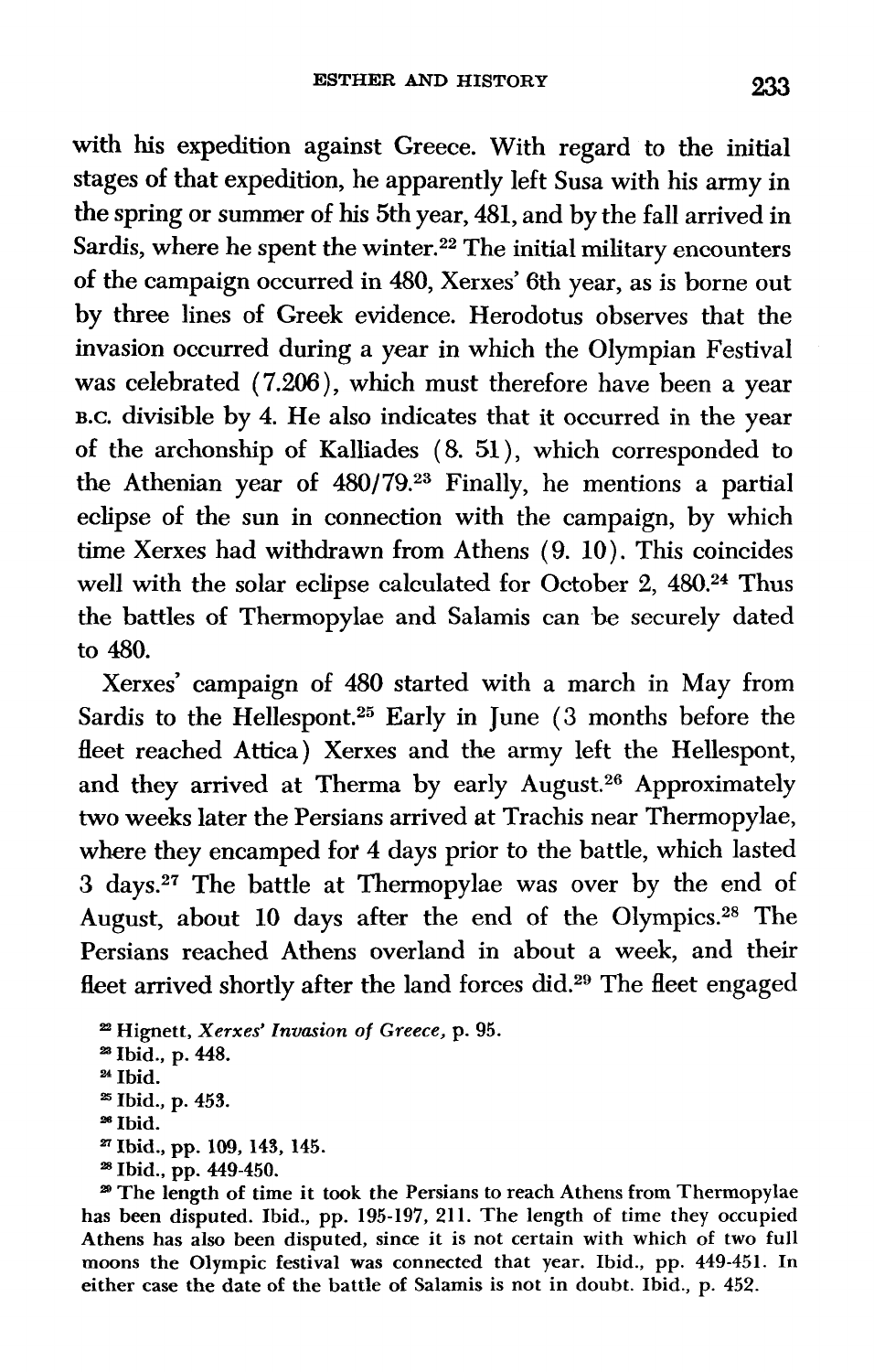the Greeks in the straits of Salamis before the end of September, since Xerxes had left Athens after the battle was over and before the eclipse of October 2.30 This means that Xerxes arrived back at the Hellespont by mid-November, for Herodotus says that he made the return journey in 45 days (8. 113), half the time it took his army to do the same distance when going in the opposite direction. This datum has been disputed, but traveling the 550 miles at a rate at which the ancient armies did does not seem  $excessive.<sup>31</sup>$  If the interval of time in which Xerxes went from the Hellespont to Sardis was approximately equivalent to that in which he went from Sardis to the Hellespont, then he reached his winter headquarters in Sardis about the first of December, 480.

These chronological data may seem somewhat remote to Esther, but they bear some relation to the references regarding Xerxes' search for a new queen to take the place of Vashti. Working backwards from the time that Esther went in to Xerxes  $(X/7)$ , Est 2:12 states that the preparation period prior to that time was 12 months, 6 months' treatment with oil of myrrh and 6 months' treatment with perfumes and other cosmetics. The text does not say what day in Tebet Esther went in, but it obviously could have been no later than the last day of the month, which was January 20, 478 Julian.<sup>32</sup> Twelve lunar months earlier fixes the end of January, 479, as the date by which time she should have commenced her preparation.

This date depends, however, upon several variable factors. If the preparation period was figured according to the common Semitic style of inclusive reckoning, then 5 months and a fraction would have sufficed for each type of treatment. Parker and

**Ibid.** 

**SIThe Egyptians traversed at least 15 miles a day under Thutmose I11 to cover the distance from Sile to Gaza in 10 days. Cf. J. B. Pritchard, ed.,**  *Ancient Near Eastern Texts* **(Princeton, 1955), p. 235. The Persians apparently travelled up to 17 miles a day (5-8 parsangs), according to Xenophon,** *Anabasis*  **1.2.5-4.11. The Romans may have made 20 miles a day when they marched from Alexandria to Gaza under Titus.** 

**3aR. A. Parker and W. H. Dubberstein,** *Babylonian Chronology* **626** *B.C.- A.D. 75* **(Providence, R.I., 1956), p. 31.**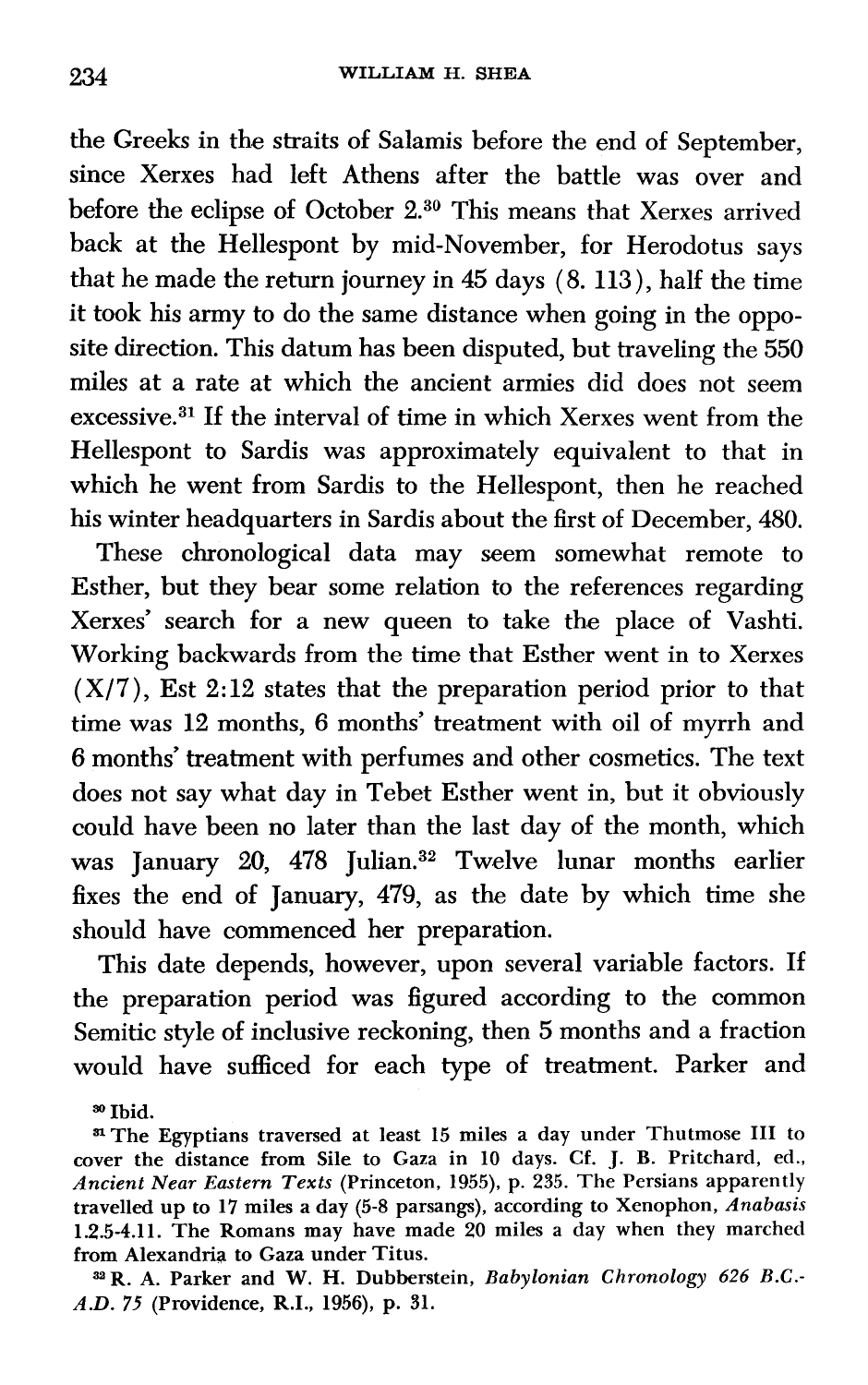Dubberstein have calculated that a second Adar occurred at the end of Xerxes' 7th year,<sup>33</sup> but if a second Ululu was intercalated instead, that would have put the commencement of Esther's treatment a month later. A textual variant also occurs here, for instead of "in the 10th month, which is Tebet," as in the MT, the LXX has "in the 12th month, which is Adar." These variable factors demonstrate that it is difficult to be precise about the date when Esther entered upon her period of preparation in Susa. The earliest that she could have done so would have been a couple of months after Xerxes arrived back at Sardis, and it could easily have been several months after that. One can also suggest that the prolonged period of preparation was scheduled especially because Xerxes did not plan to return to Susa until after the campaign of 479.

While at his winter quarters in Sardis, Xerxes turned his attention from making war to making love. Herodotus reports that while he was there he fell in love with the wife of his brother Masistes, and endeavored, unsuccessfully, to carry on an affair with her **(9.** 109). In connection with this incident, it may be inferred that Xerxes' queen Amestris was not with him in Sardis during the winter of **480/79.** There are several reasons for this inference: (1) Herodotus does not mention her in connection with the king's stay there, *(2)* Herodotus' refers to her next in connection with events that occurred after Xerxes' return to Susa, and **(3)** considering Amestris' violent reaction to Xerxes' philandering upon his return to Susa, the absence of such a reaction on her part is significant since Xerxes provided just as much provocation at Sardis.

This conclusion raises the possibility that Amestris, the only queen of Xerxes known from Greek sources, may have been Vashti, the only other queen of Xerxes known from the Bible besides Esther. If so, the incident recorded in the first chapter

<sup>&</sup>lt;sup>38</sup> Ibid. This second Adar is not attested by a text. It rests upon Parker and **Dubberstein's calculations as to when the intercalated month should have occurred.**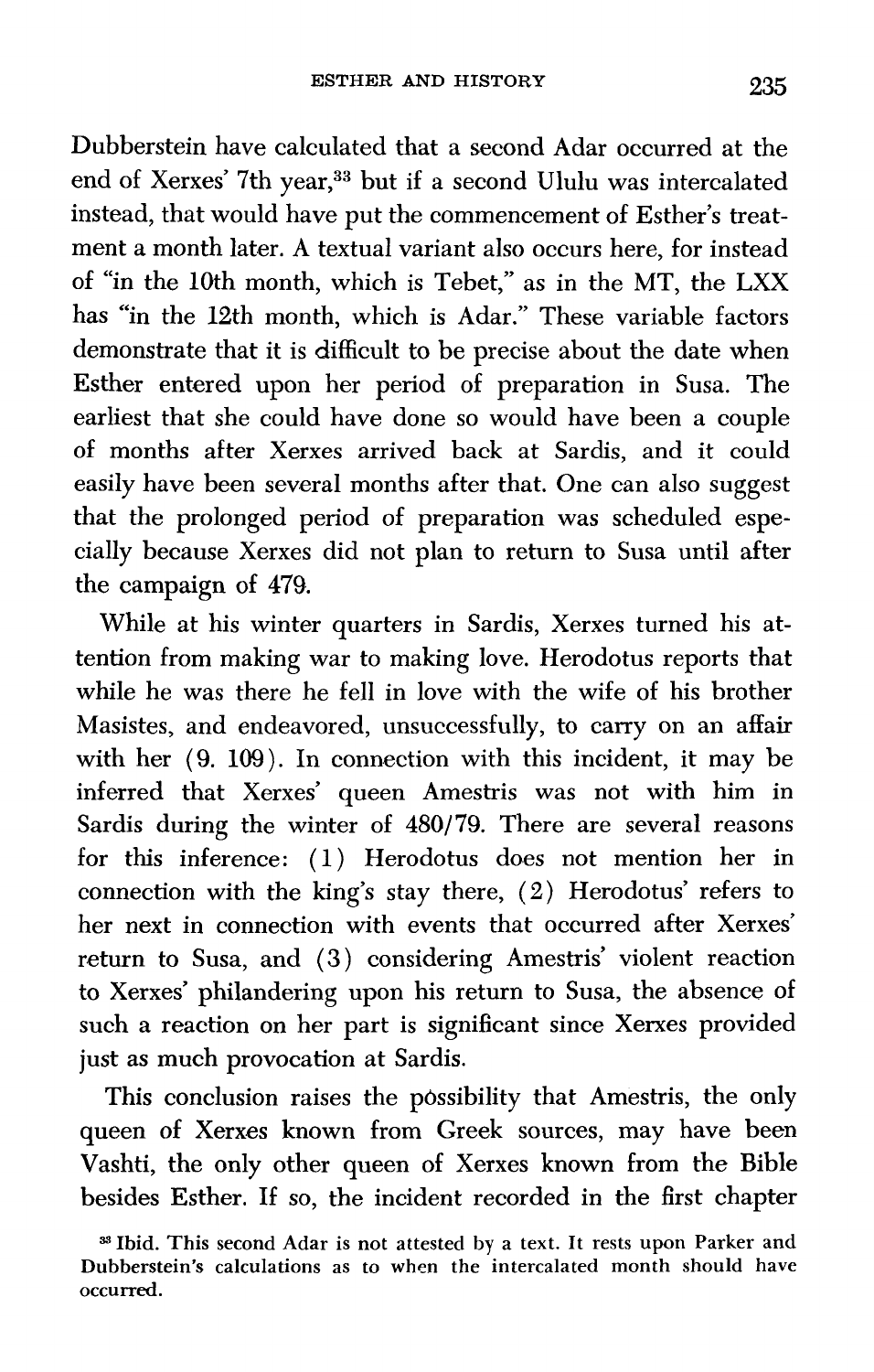of Esther could have provided the reason why Vashti was left home from this campaign whereas the wives of lesser figures were included in the royal entourage.

The possibility of an historical connection between Amestris and Vashti raises the question of whether the differences between the two names can be explained on the basis of known linguistic shifts between the languages involved. Differences in vocalization play little part in this problem. From the initial vowel of Amestris in Greek one might have expected an initial *'aleph* in Hebrew. The LXX of Esther, however, provides similar examples of such a contrast with the MT, i.e., Abataza for Zethar, and Arkesaios for Karšena. Xerxes' name provides an example in the opposite direction, since it was written with an initial vowel in Elamite, Akkadian, Aramaic, and Hebrew, but not in Old Persian or Greek.34 The terminal consonant in Amestris is certainly a Greek addition. And inasmuch as the Greek had no equivalent for *shin,*  the medial sibilant offers no problems. Nor does the identical dental that follows it.

The problematic consonants involved in this identification are thus reduced to two, the initial labial and the later liquid. If these two names derived from the same original, there are only two possible explanations for the  $R$  in the Greek form Amestris. Either it was present in her name originally and was retained in the Greek form and dropped from the Hebrew, or it was absent from her name originally and was added to make up the Greek form. One proposal to explain the first alternative is that the R was dropped from the Hebrew form of her name because Hebrew was not congenial to the TR sequence.<sup>35</sup> However that may be elsewhere in the Old Testament, it seems an unlikely explanation here, since the TR sequence also appears in Esther's name. In support of the second alternative is the fact that an intrusive R appears in the latter part of Artaxerxes' name in Greek, whereas

 $34$  See n. 4.

**<sup>35</sup>J. S. Wright, "The Historicity of the Book of Esther," in J. B. Payne, ed.,**  *New Perspectives on the Old Testament* **(Waco, Texas, 1970), p. 42.**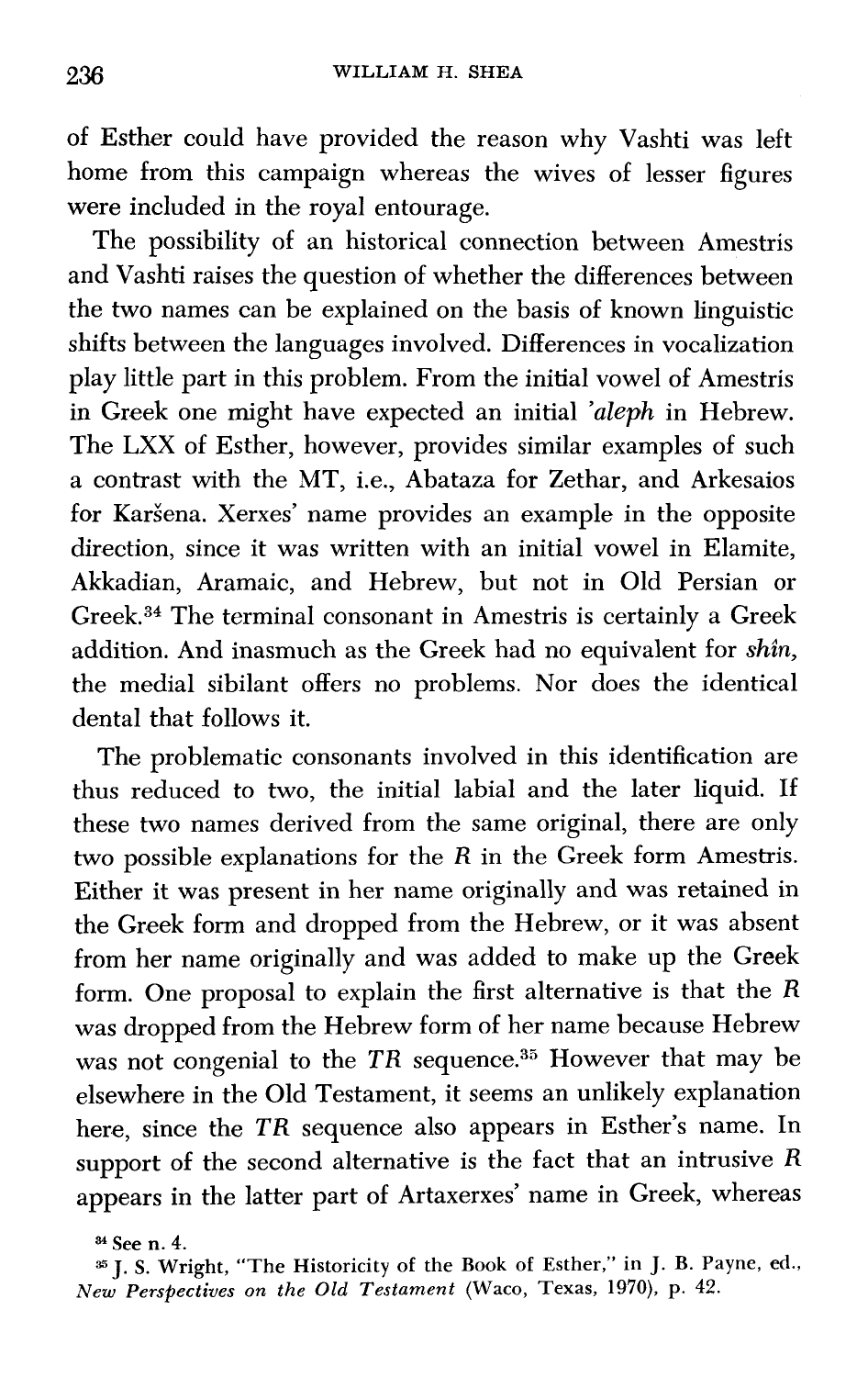it is not present in his name when it was written in Persian, Elamite, Akkadian, Aramaic, Hebrew, and Egyptian.<sup>36</sup> One could propose that a similar intrusive  $R$  cropped up in Amestris' name in the course of its transmission into Greek. It has also been suggested that the R may have been added in the classical sources to differentiate between Amestris and Xerxes' daughter Amutis.<sup>37</sup>

The different initial labials can be explained without great difficulty. Since Old Persian had no W, the initial  $w\bar{a}w$  in Hebrew implies an original Old Persian V.38 Furthermore, Old Persian had a V but Greek and Hebrew did not. In this case then, that original Old Persian V dissociated into different labials in Greek and Hebrew, *M* and *W* respectively, neither of which reflected precisely the consonant from which they stemmed. The same thing can be seen between Old Persian and Elamite, where the **V>** M shift was constant because there was no  $V$  in Elamite either.<sup>39</sup>

Thus the identification of Herodotus' Amestris and Esther's Vashti offers no insurmountable difficulties on linguistic grounds; the question is how well she fits that identification historically.

The chronology reconstructed here indicates that Xerxes sent out his edict ordering the beauties of the kingdom to be collected in Susa and prepared for his return while his attention was also turned to such a subject in Sardis. Does the account in Est 2 meet the chronological and geographical demands?

The text does not indicate that Xerxes was away from Susa when he issued his order, but it does not state that he was in Susa, either; thus it permits either reconstruction. As has been pointed out, the variable factors involved in the chronological references in that text allow sufficient time for his edict to have

**<sup>36</sup>**See n. **4.** 

<sup>&</sup>lt;sup>37</sup> Ibid.

**<sup>38</sup>**Kent, Old *Persian,* pp. **1** *1-12.* 

<sup>&</sup>lt;sup>39</sup> The Old Persian  $V > M$  Elamite shift was a constant for which numerous examples might be cited; e.g., Vivāna > Mimana, Varaza > Marāza, Gubaruva > Kambarma, etc. Cf. Cameron, *Persepolis* Treasury *Tablets,* **pp.** *75-82, nos.* **34, 72, 73, 92, 110.**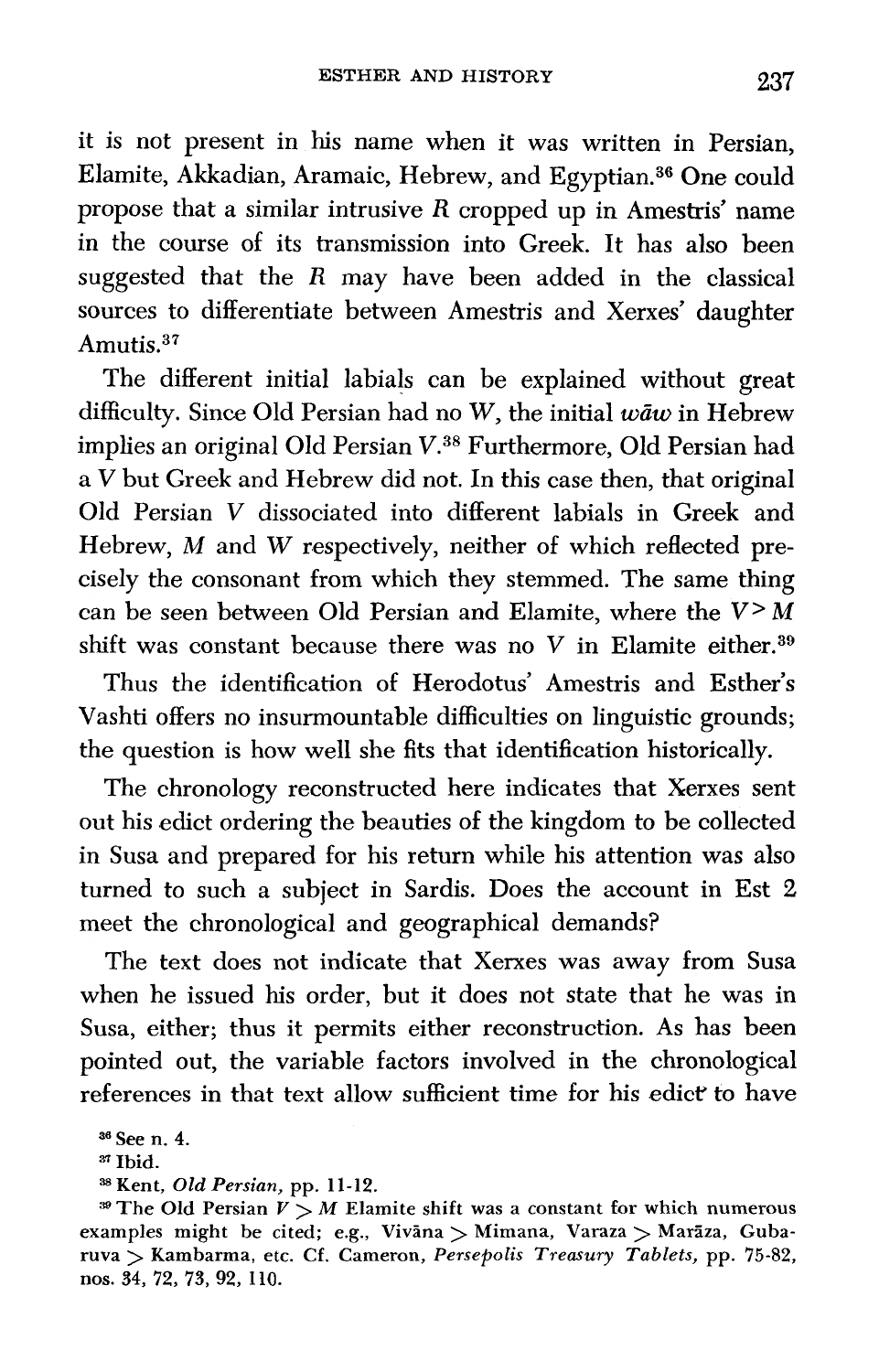reached Susa before Esther commenced her period of preparation, especially considering the speed with which the Persian courier service was credited.40 The amorous affairs of Xerxes which Herodotus describes may have been more than simply such affairs, if he was also in search of a new chief wife or queen at that time. His attention to these women under such circumstances could also explain why Amestris' reaction was so violent towards them. Position rather than affection may have been more the issue as far as Amestris was concerned, since the royal harem probably was not otherwise lacking.

The fate of Mardonius and his army at Plataea was of great importance in the events of 479, but it does not concern us directly, since Xerxes did not accompany the army in Greece in 479 as he had done in 480. Of more importance for the events described in Esther is Herodotus' observation that Xerxes did not leave for Susa until the Persian survivors from the battle of Mykale on the coast of Asia Minor arrived at Sardis (9. 107). Plutarch provides two dates in different Greek calendars for the battle of Mykale; they figure out to August 20 and 27, respectively.<sup>41</sup> He cites the latter date as the day the battle was commemorated, and some historians have suggested that the commemoration may have taken place later in the month than the actual date of the battle. Plutarch also accepted the tradition

**<sup>40</sup>**"Some travelers, however, evidentally rode on post horses permanently maintained at fixed posts. Thus the 'fast messengers' (m. pirradazis) presumably used the 'express' (pirradazis) horses. Rations for such horses (as in PF 1672) are recorded for a period of months, not just for one day. Herodotus 8.98 pays tribute to the speed of the Persian courier service. A passage from his account, in familiar paraphrase, is inscribed on the New York City Post Office; 'Neither snow nor rain nor heat nor gloom of night stays these couriers from the swift completion of their appointed rounds.' According to Herodotus, each post horse ran for a whole day. If this were so, no very impressive speed could be achieved. Actually there may have been a change of horses at each supply station, that is, every twenty miles or so. The famed pony express (1860-61), running between St. Joseph, Missouri, and Sacramento, California, and covering 1,838 miles in a minimum of ten days, maintained posts seven to twenty miles apart." Hallock, Persepolis Treasury Tablets, p. 6.

<sup>41</sup> The two dates were 26/27 Panemos and 3/4 Boedromion. For references and discussion see Hignett, Xerxes' Invasion of Greece, pp. 454-457.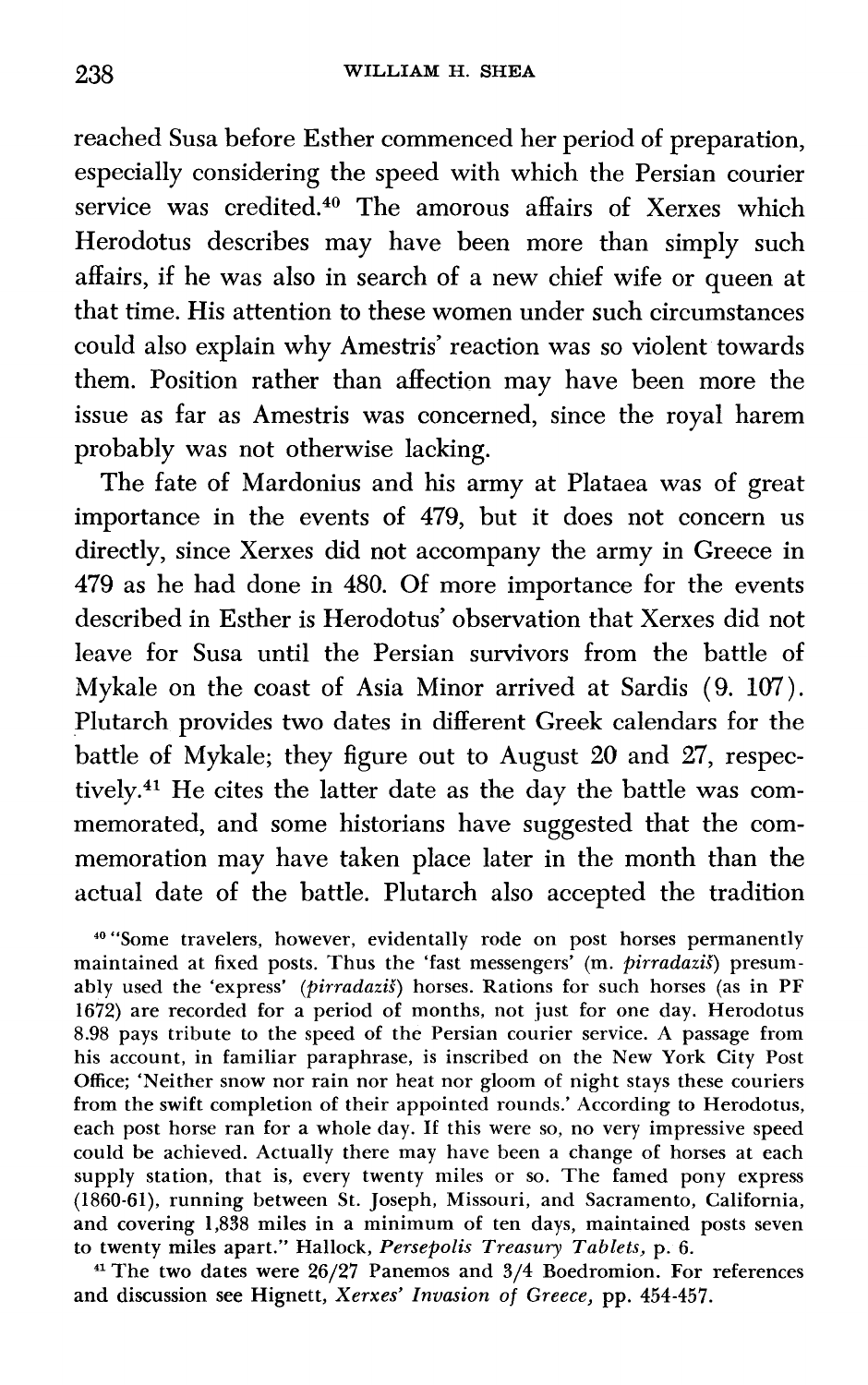from Herodotus (9. 101) that the battles of Plataea and Mykale were fought on the same day. This unlikely coincidence has been disputed by historians. Given the various and complicated factors discussed by interpreters of this matter, the battle of Mykale has generally been dated between August 1 and 20, "probably not much later than the middle of the month", $42$  according to Hignett. Sardis is about 75 airline miles from Mykale in the lee of Samos, and even given the difficult conditions under which the Persians had to travel that distance, they should not have taken very long to do so. That being the case, we may estimate the date that Xerxes left for Susa as approximately the 1st of September, 479, or about the beginning of the 7th Babylonian and Persian month in his 7th regnal year.

This indicates that Xerxes returned to Persia from his Greek debacle in the fall; thus it is natural that he went to his winter residence in Susa, as Herodotus indicates. This also fits well with the Biblical narrative, since Esther was in Susa/Shushan when she went in to him. From the chronological factors involved, it is evident that Xerxes had at least 3 months to return to Susa before Esther went in to him sometime in the **10th** month of that 7th year. The same three factors discussed above might lengthen that interval by a fraction of a month up to several months, depending upon (1) the day of the month when Esther went in to him, (2) whether a second Ululu or a second Adar was intercalated in Xerxes' 7th year, and (3) whether one accepts the MT date for that event in the 10th month or the LXX date in the 12th month. Even at the minimum, these factors allow sufficient time for Xerxes to have returned to Susa before Esther was selected as his queen; but the events described by Herodotus as occurring in Susa after Xerxes' return would indicate, if they did occur, that Esther's installation took place on the later rather than the earlier side of these chronolgical limits.

Again Xerxes became enmeshed in an amorous affair, this time **42 Ibid., p. 457.**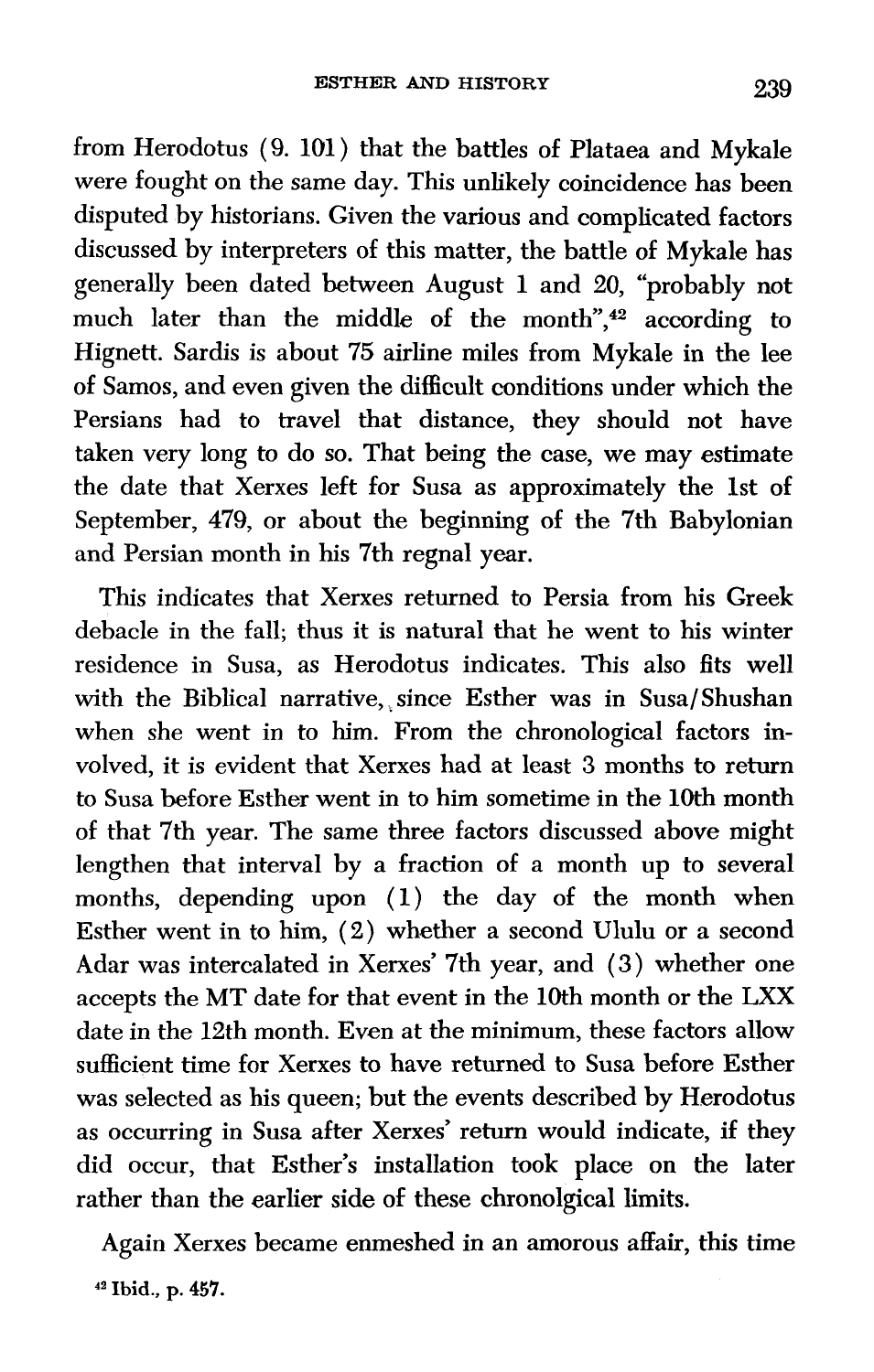with Masistes' daughter Artaynte instead of Masistes' wife. According to Herodotus, Xerxes was more successful in romancing with this young lady (who had become his daughter-in-law in the meantime) than he was with her mother (9. 108-111). The matter came to a head, however, when he promised Artaynte the desire of her heart. She chose Xerxes' coat-of-manycolors, which Amestris had woven with her own hands for him (a very unqueenly activity-to ingratiate herself with him again?). Xerxes reluctantly gave her the robe, but Amestris got revenge when the time came to celebrate the king's birthday. On that occasion she asked Xerxes, Salome-like, to give her Masistes' wife, and according to the custom of the day he was obliged to comply with her request. Amestris promptly had her mutilated. As a consequence, Masistes attempted to flee to Bactria to raise a revolt against Xerxes, but the king's men caught and killed him before he reached his intended destination.

In essence, Herodotus breaks off his account of Xerxes' reign at this point, after the description of these events that took place in Xerxes' 7th year subsequent to the king's return from the Greek campaign. Thus it is an overstatement of the case to say that Amestris was Xerxes' queen between his 7th and 12th years,43 since we have no further information about her until the time her son Artaxerxes I occupied the Persian throne.44 In view of this silence of our sources, there is no specific evidence to indicate whether or not Amestris was Xerxes' chief wife from his 7th year to the end of his reign. This silence at least allows

"3 C. Moore, *Esther,* p. XLVI.

**<sup>44</sup>**Aside from the events described above, Herodotus mentioned Amestris in connection with an episode when she was said to have had 14 sons of Persian nobles buried alive (7.114). Since this is said to have happened when she "attained to old age," it should be attributed to the time when she was Queenmother during the reign of her son Artaxerxes I. The other incident with which she has been connected was the execution of Inarus, the Libyan rebel from Egypt, and his Greek generals, to which execution Artaxerxes finally agreed because of her insistence. For the classical references and discussion of this, see A. T. Olmstead, *History of the Persian Empire* (Chicago, **1948),** pp. 308, 312.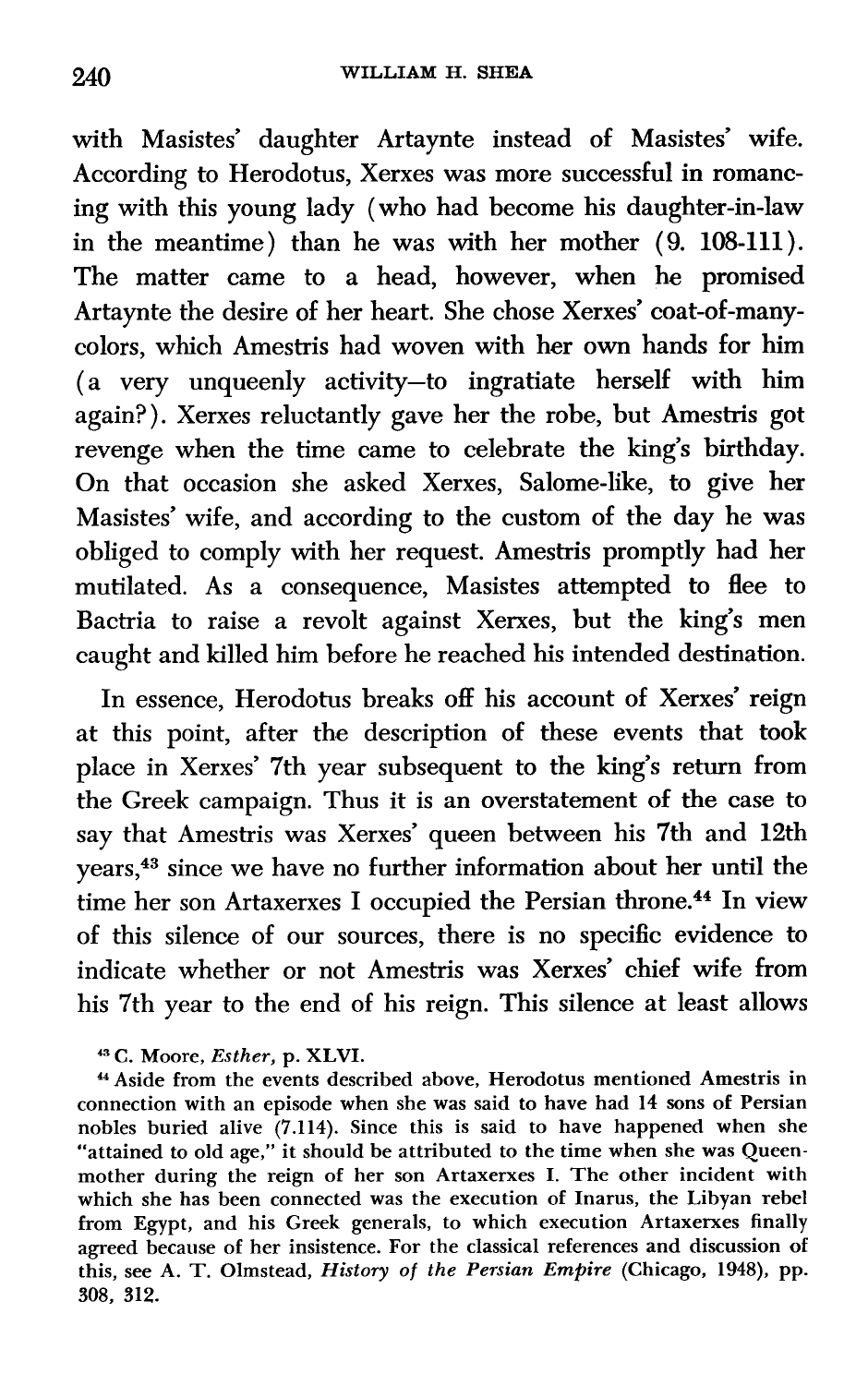a place in Persian history for Esther, although it does not prove that she occupied it. Since the equation of Vashti with Amestris has been proposed, the information about Amestris in Herodotus needs to be examined further in the light of the information about Vashti in Esther,

If Amestris was Vashti and the verdict on Vashti was that she was "to come no more before" Xerxes (Est 1:19), then what was Amestris doing at his birthday banquet described by Herodotus? What Xerxes' advisors recommended was not "divorce" in the modern sense of the word, but rather demotion from her being the chief royal wife and bestowal of that position upon someone else. The prohibition upon her coming before Xerxes was connected with this demotion, which probably exiled her to a considerably less important position in the royal harem. In other words, since she was no longer to be the chief royal wife, she could no longer exercise the prerogatives that pertained to such a position. To interpret this phrase to mean that Vashti never could come within eyesight of Xerxes again probably is pushing its significance too far. As an idiom, it could be paraphased to mean that she could not appear with Xerxes in her official capacity again. The reverse of this occurs in the case of the idiom referring to the 7 princes that "saw the face of the king" (Est 1:14), which may have meant something like they "could converse personally with the king,"45 i.e., minister to him personally in matters of state.

The question arises in this connection, If Amestris still was Xerxes' queen at this time, why did she have to bide her time until his birthday in order to take that opportunity to get revenge upon Masistes' family? If she still occupied her former position, would it have been necessary for her to come to the king as a suppliant on a state occasion for such purposes? The evidence is indirect, but her absence from the winter court at Sardis, her attempt to ingratiate herself with Xerxes again by

**<sup>4&</sup>quot; This is the way C. Moore has translated the phrase in question in** *Esther,*  **pp. 2, 10.**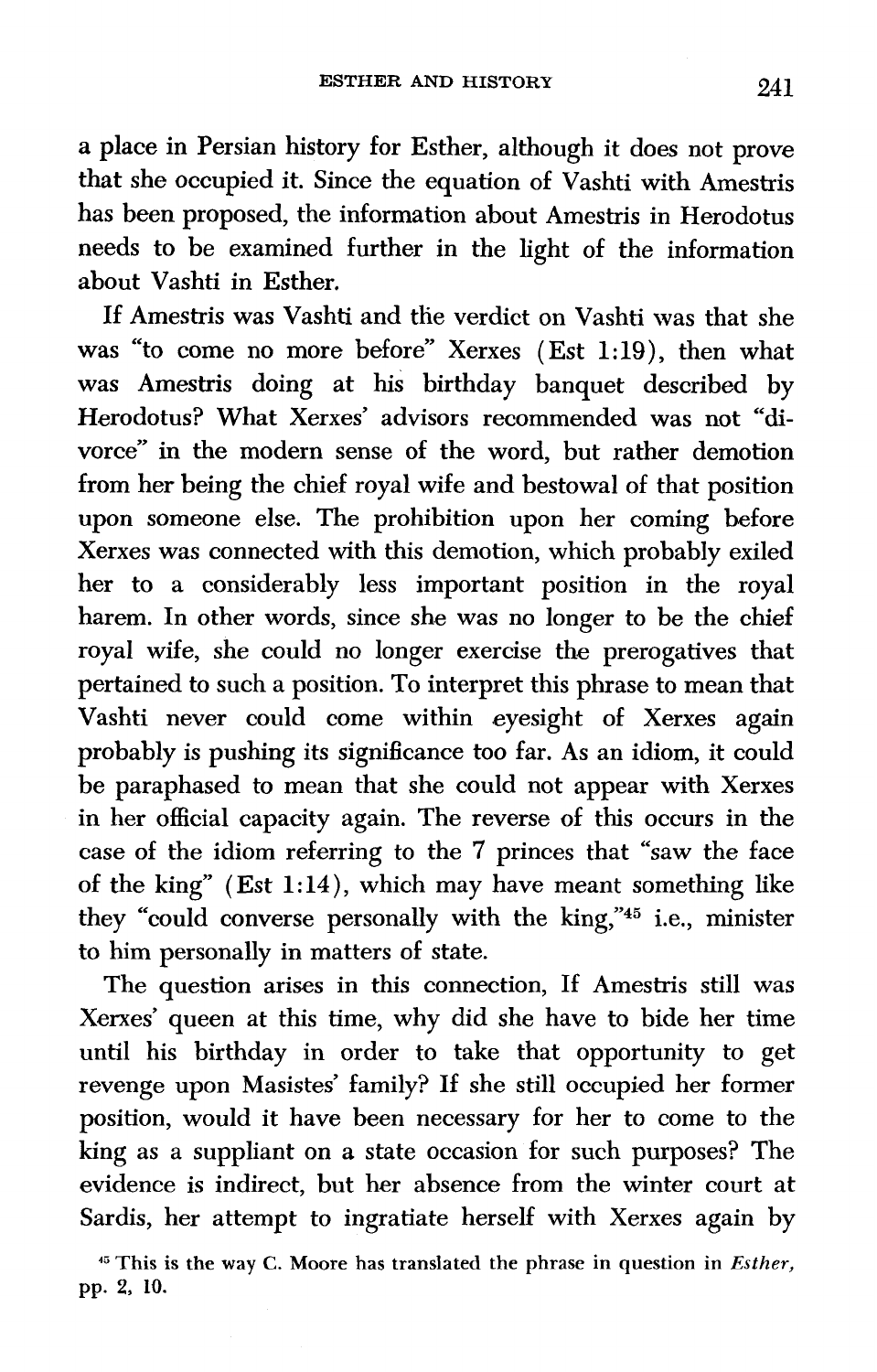way of the coat-of-many-colors, her relative position in this affair, and her violent jealousy of other women of the royal household, all point in the direction of the idea that her status had been affected in some way or another, and the events of Est 1 may provide an explanation for that alteration.

On the other hand, Amestris' activities at this time appear to indicate that Xerxes had not yet Blled her position with someone else. This is of significance for the question of Esther's historicity, since Xerxes' absence from Susa on the Greek campaign still offers an explanation for the time lag between Vashti's rejection and Esther's acceptance that fits the chronological requirements satisfactorily. Looking at this matter from another viewpoint, if the writer of Esther had created this story out of thin air, there would have been no reason to allow for such a time lag. If Amestris' brutality to Masistes' wife did follow soon after Xerxes' return to Susa, where Herodotus locates it, it could have provided him with a great stimulus to get on about the business of selecting a new queen, and this is the time when, and the place where, Esther came into Xerxes' favor, according to the Biblical record. Thus the date of Esther's installation is of considerable interest since it occurred right around this time, regardless of the precise date where the chronological variables would locate it.

Unfortunately, our written sources are largely silent on the remainder of Xerxes' reign; therefore the events attributed to his 12th year by Est **3-9** lie outside the scope of an investigation of literary documents. One archaeological point may be made about them, however, on the basis of non-epigraphic materials from Palestine. If the fighting "in the provinces of the king" referred to in Est **9:16** did take place, it would be difficult to detect it archaeologically in Persia or Babylonia since one would not expect to find a related destruction layer in the larger cities there, and since the scribes who might have written a tablet recording such an event could well have had interests opposite to that of the Hebrews. Thus the chances of any illumination upon this episode from that quarter seems rather slim. The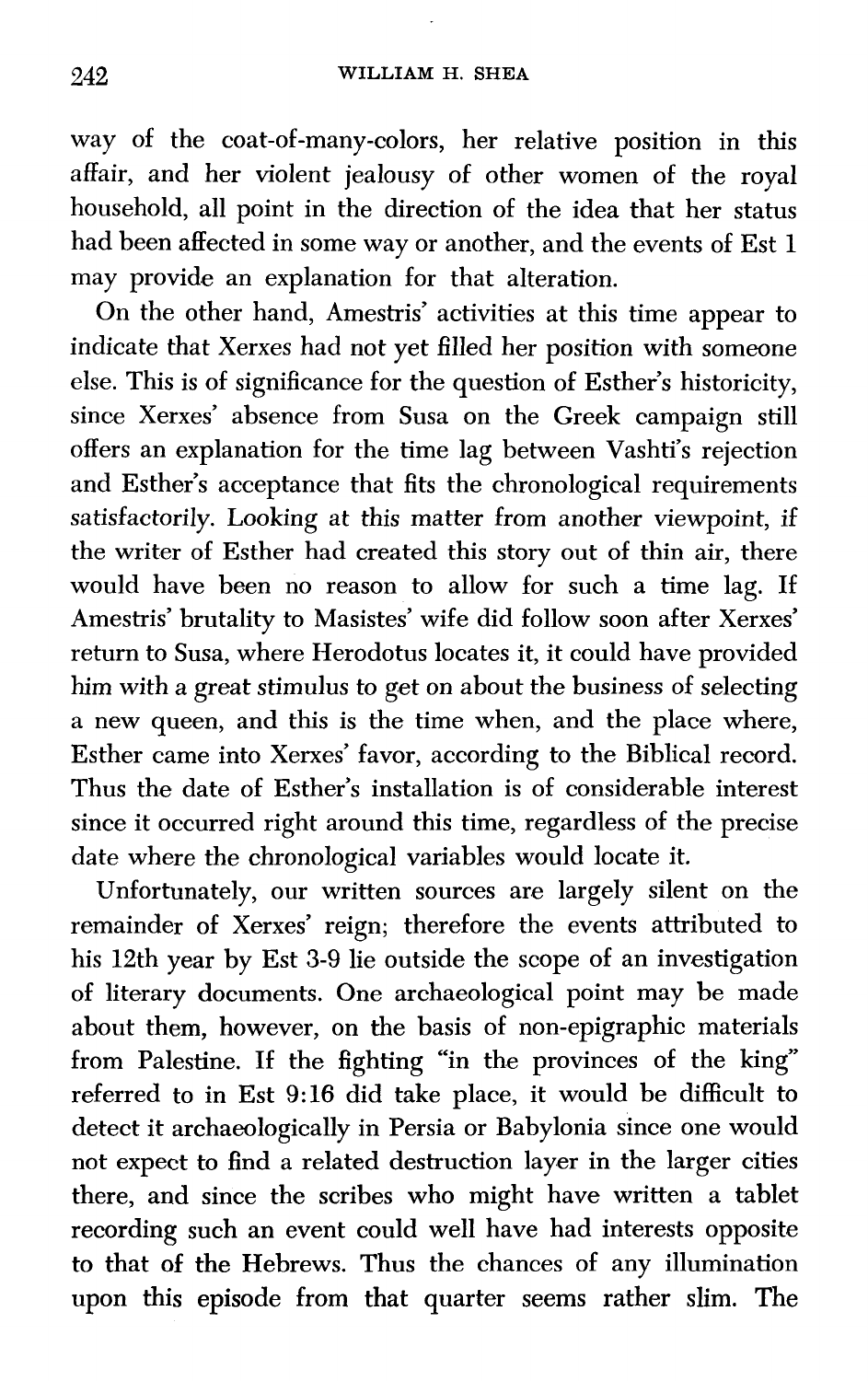situation is somewhat different, archaeologically speaking, in Palestine. In contrast to the larger cities of Persia and Babylonia, smaller towns were located on their respective tells there. Although written sources recovered from those tells are more scarce than those recovered from the great centers of the east, the destruction layers in the strata of those tells can, at times, be correlated with historical events known from written sources.

Of interest in this connection is the gap in occupation on the summit of Samaria that commenced with the end of Period VIII, the so-called "chocolate-soil layer." In the report of the excavations by the British at Samaria, Kathleen Kenyon observed that this "cannot be much later than the sixth century B.C.;"<sup>46</sup> but in a later more general work on Palestinian archaeology, she refined that date to "probably early in the 5th century."47 This occupation simply lapsed, however; it did not terminate with a destruction. Remains there after that are extremely fragmentary until well into the Hellenistic period.48 The findings from this period at Shechem are of a more dramatic and precise nature. Stratum V at Shechem ended with a destruction by fire. The date of this destruction has been derived from fragments of imported Greek wares connected with it. These fragments of black and red Attic ware found in the debris lend themselves to a rather precise date for the destruction. According to Nancy Lapp, "the latest example of figured ware, No. 9, dates ca. 480 **B.C.** Allowing time for its importation into Palestine and consideration for its value, a conservative terminus for the end of Stratum V at Balâtah would be the end of the first quarter of the 5th century **B.C.** or ca. 475 в.с."<sup>49</sup>

**<sup>46</sup>J. W. Crowfoot, K. M. Kenyon, and E. L. Sukenik,** *The Buildings at Samaria* **(London, 1942), p. 115.** 

**<sup>47</sup>K. M. Kenyon,** *Archaeology in the Holy Land,* **Praeger paperback ed. (New York, 1960), p.** 299.

**<sup>-</sup>Ibid.,** p. **300; Crowfoot, Kenyon, and Sukenik,** *The Buildings at Samaria,*  pp. **116-119.** 

**<sup>49</sup>Nancy R. Lapp, "Some Black- and Red-figured Attic Ware," Appendix 7 in G. E. Wright,** *Shechem:* **A** *Biography of a Biblical City* **(New York, 1964), p. 241.**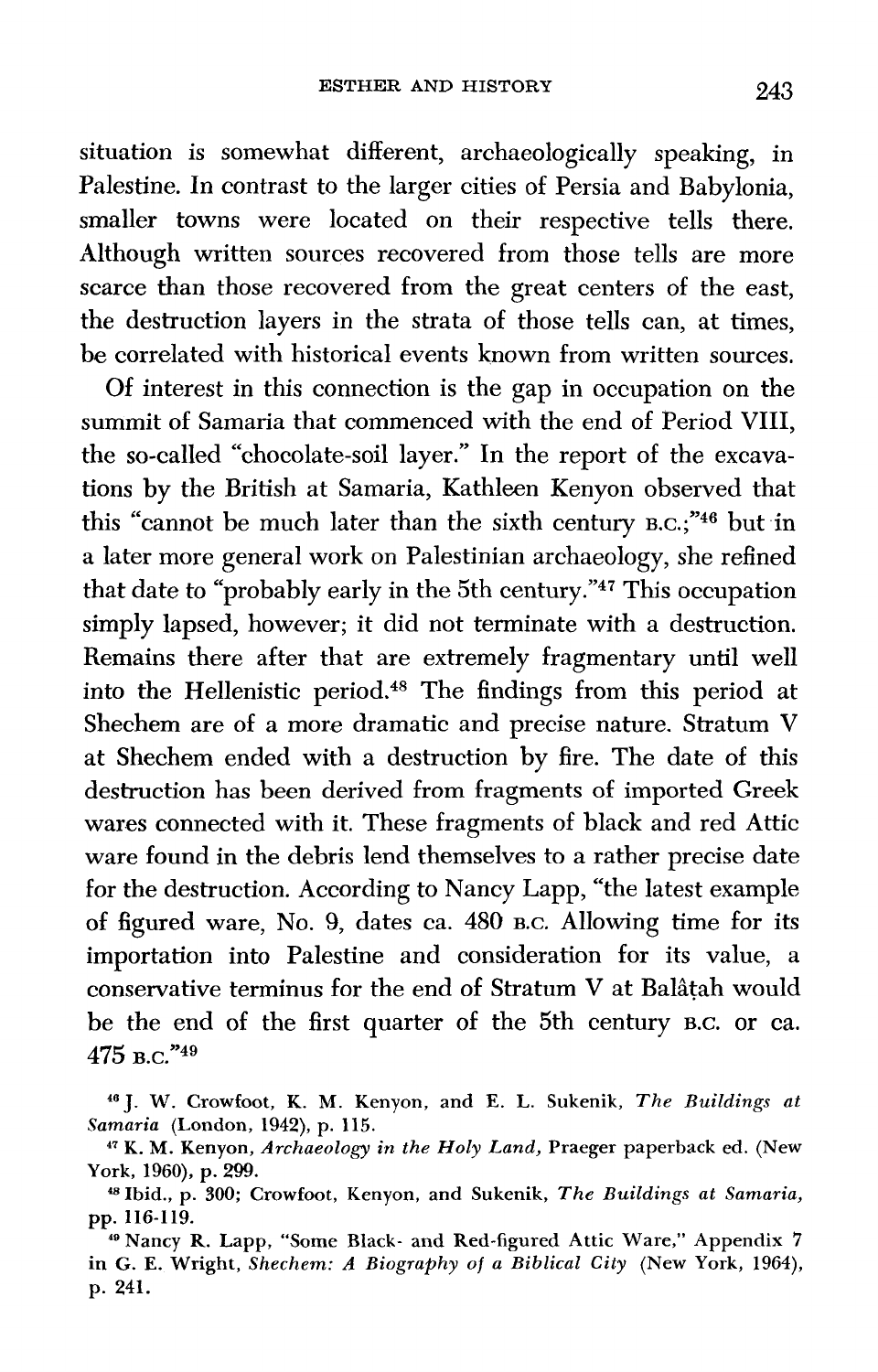For the historical significance of this destruction, G. E. Wright drew a blank: "That age is a dark one as far as the history of Palestine is concerned, and we simply do not know what happened."50 Est 9:16 dates the fighting that broke out "in the provinces of the king" to Adar of Xerxes' **12th** year, or March, 473. A reasonable estimate would indicate most of the fighting referred to occurred where the Jews were located. Aside from Egypt and Babylonia where the exiles resided, from which no records of fighting at this time are known, the single largest concentration of Jews was in Judah. Thus the close proximity of the destruction of Shechem around 475 to the Jews in Judah leads to the hypothesis that they may have been related as effect and cause.

Ezr 4:l-5 traces the frictions between the Samaritans and the residents of Judah back to the last half of the 6th century. This provides some plausibility for the idea that these frictions could have erupted in armed clashes in the first half of the 5th century under the aegis of Xerxes' decrees. In that case, two of the most likely places to look for archaeological evidence for such clashes would be in the strata of the two principal cities of the Samaritans.<sup>51</sup> Thus a positive relationship can be proposed between the lag in occupation early in the 5th century at Samaria, the destruction of Shechem dated ca. 475, and the fighting in the Persian empire dated early in 473 by the book of Esther. This event described in Esther provides, in turn, a possible historical explanation for these archaeological findings in Palestine that have hitherto gone unexplained.

Returning to Moore's three other major arguments against the historicity of Esther, it may be noted that two of them may be

**<sup>=</sup>Ibid., p. 167. E. Stern was confronted with the same problem in "Eretz Israel in the Persian Period,"** Qad **2 4/8 (1969, Hebrew): 110-124.** 

**<sup>51</sup> There is some evidence for an interruption of occupation without accompanying destruction at Bethel, Gibeon, Gibeah, and Beth-zur early in the Persian period. The evidence from those sites, however, is not nearly as definite and precise as with Samaria and especially Shechem. Cf. E. Stern, "Eretz Israel"; G. E. Wright,** *Shechem,* **p. 167.**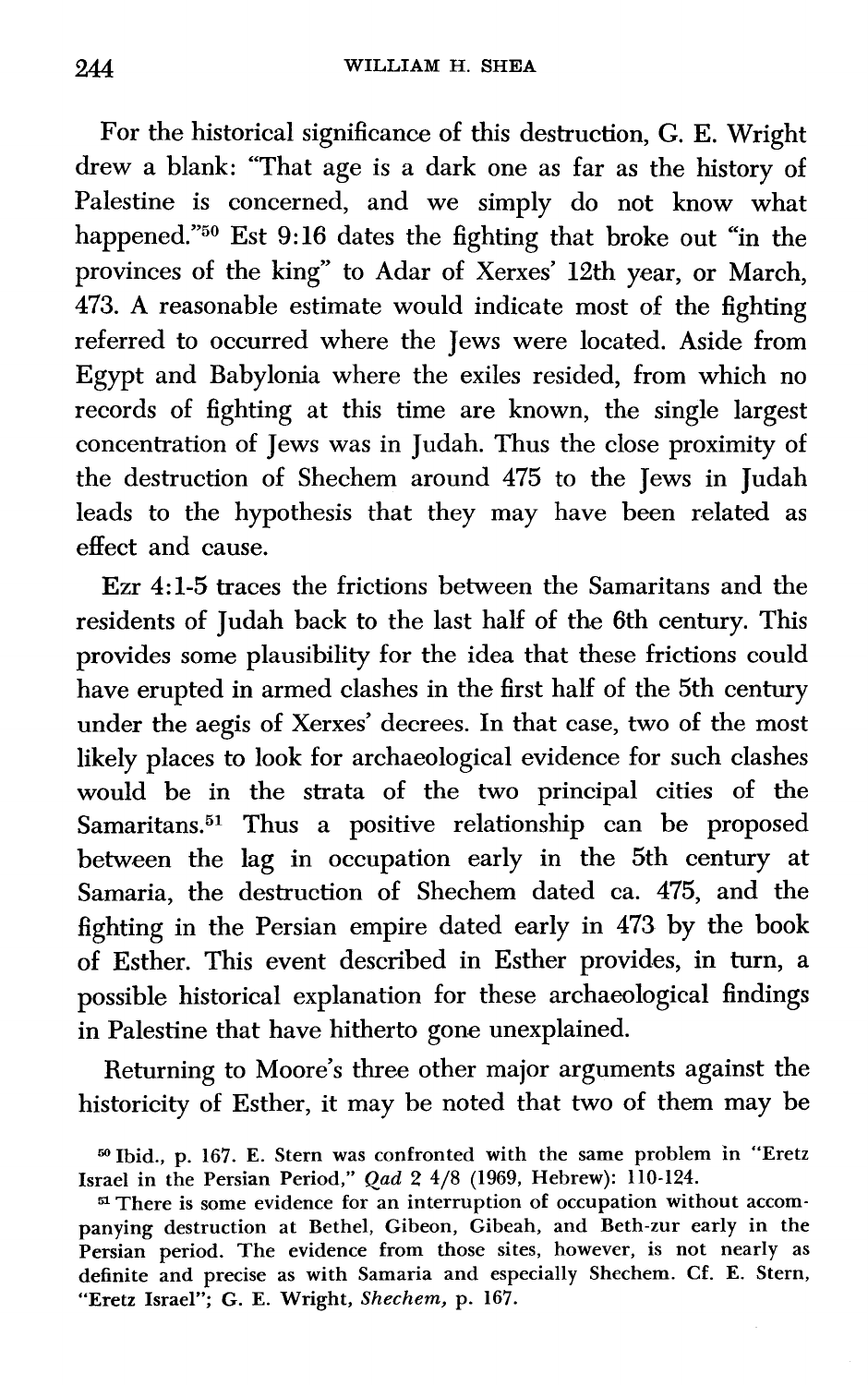translational rather than historical. As far as the 127 provinces of Est 1:l versus Herodotus' 20 satrapies are concerned, Moore himself has pointed out that the Hebrew word in question is  $m^e$ dinôt, "provinces," and since there was a perfectly good Hebrew-Aramaic word for "satrapies" that was not used here, there is no conflict unless one can show that those 20 satrapies were not divided up into 127 provinces. This ratio of provinces to satrapies, incidentally, is about right, from what we know of the province of "Beyond the River" after it was broken off from Babylon by Darius I during his administrative reorganization of the empire.

The problem with Mordecai's age depends upon whether the subject of the verb in 2:6 is the first or the last name in the list. Moore takes the first name in the list, Mordecai, as the subject of the verb and thus interprets the statement to mean that he was deported by Nebuchadnezzar in 597, making him well over a century old by the time of Xerxes. On the other hand, J. S. Wright has suggested on the basis of parallels from the syntax in **I1** Chr 22:9 and Ezr 2:61 that the subject of the verb is the last name in the list, Kish, who was Mordecai's great-grandfather. This interpretation would make Mordecai's age quite compatible with Xerxes' reign.<sup>52</sup>

Finally, there is Moore's objection that Esther could not have become Xerxes' queen, since the Persian queen had to come from one of the seven noble families. In this case, however, Moore's objection is simply inaccurate. As J. S. Wright has pointed out,

It is a pity, however, that one commentator copies another without checking the facts for himself. Certainly Darius married other wives besides one from the Seven; and his son, Xerxes, who succeeded him, was not the son of this wife. Xerxes' wife, Amestris, was the daughter of Otanes; but this Otanes was the son of a certain Sisamnes, while the Otanes who was one of the Seven was the son of Pharnaspes. Ctesias xiii. 51, moreover, says that she was the daughter of Onophas; and he was not one of the Seven.53

**<sup>62</sup>J.** S. Wright, "The Historicity of Esther," p. 38.

<sup>&</sup>lt;sup>53</sup> Ibid., pp. 38-39. Wright's references from Herodotus for these statements come (in order) from 3.87; 5.25; 7.61; 3.67.